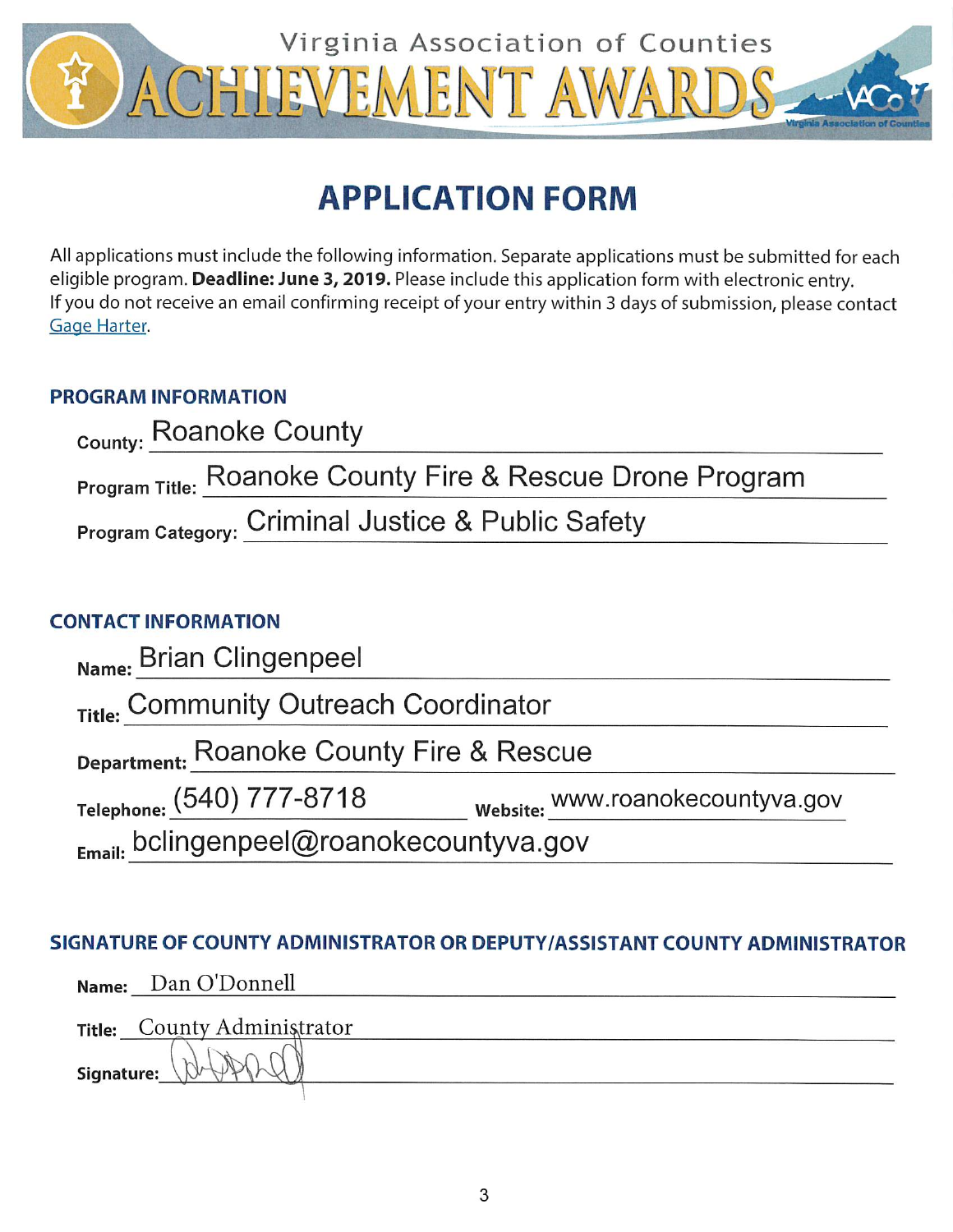#### **Executive Summary/Brief Overview**

Roanoke County Fire and Rescue's drone program offers an innovative solution to several problems faced in the delivery of fire, rescue and emergency medical services. The program includes three drones, with the newest having thermal imaging capabilities, or FLIR technology, allowing responders to "see" in the dark. A team of eight fire and rescue employees, trained according to Federal Aviation Administration (FAA) regulations, pilot the drones.

Roanoke County, situated in Virginia's Blue Ridge, encompasses 250 square miles with significant areas being rural and mountainous. The region is heavily promoted as an outdoor destination which includes many hiking and biking trails. A portion of the Appalachian Trail also lies within the boundaries of the County which brings many hikers to the area. With a high volume of visitors on the trails, the calls for service increase, particularly for lost or injured hikers. The drones allow emergency responders to look down on the trails and by using heat signatures, find lost or injured hikers in the dark, thus saving time and resources. The FLIR technology also has applications that are useful while fighting wildland fires and in the mitigation of hazardous materials incidents. The drones have also been used to gather valuable information for other County departments.

Before the acquisition of the drones, the only way to gain an overhead perspective was by utilizing another agency's helicopter which was not timely or cost effective. The department was fortunate to secure grant funding in the amount of \$11,000 to support the program.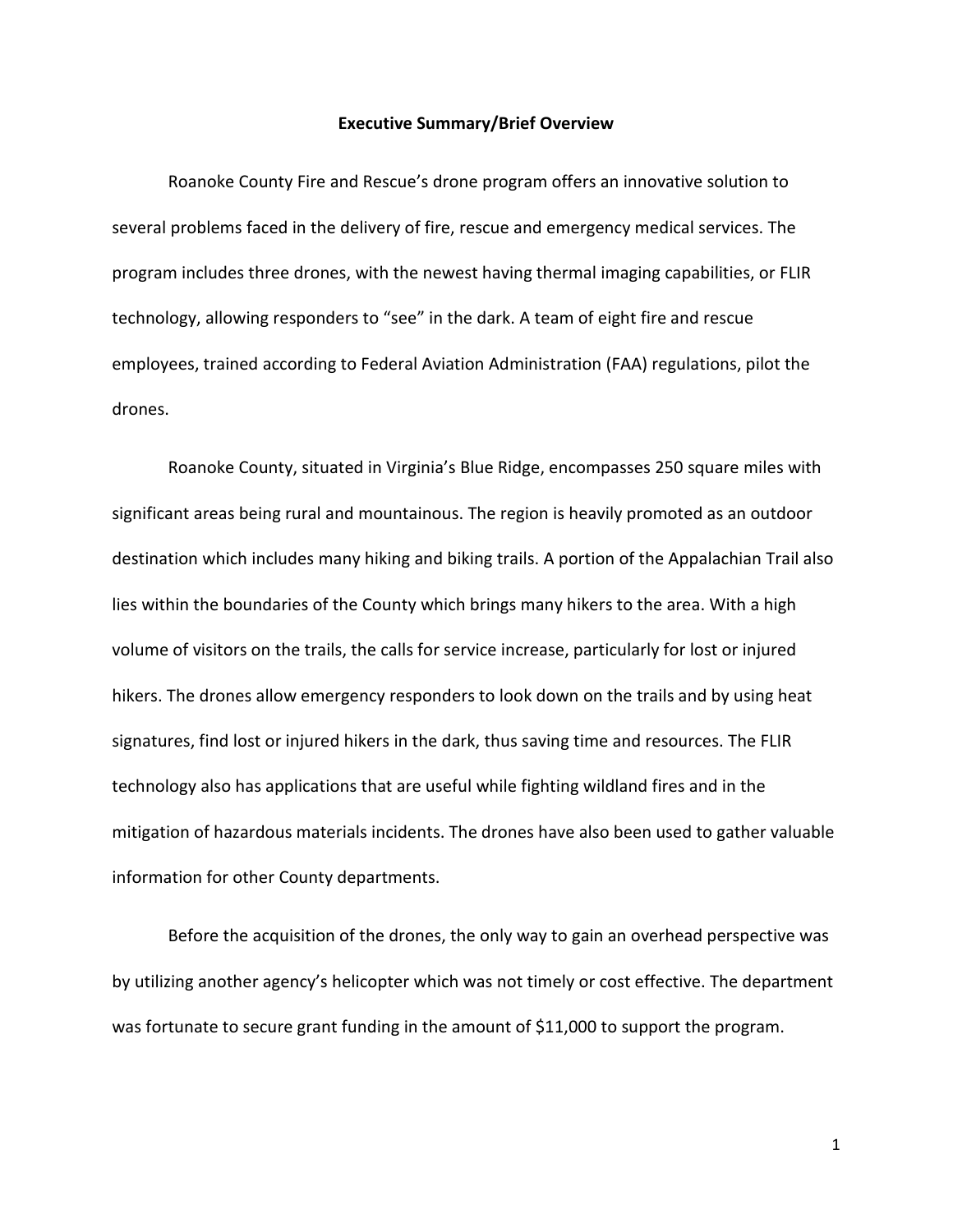#### **The Problem/Challenge Faced by Roanoke County Fire and Rescue**

Roanoke County, situated in Virginia's Blue Ridge, encompasses 250 square miles with significant areas being rural and mountainous. The region is heavily promoted as an outdoor destination which includes many hiking and biking trails. A portion of the Appalachian Trail also lies within the boundaries of the County which brings many hikers to the area. With a high volume of visitors on the trails, the calls for service increase, particularly for lost or injured hikers.

The nature of work performed by fire and rescue services dictates the need to visualize the totality of a large incident scene. It is very helpful to have an "eye in the sky" when searching for missing persons, or when trying to locate the source of smoke in hilly, mountainous terrain. When a resident reports the smell of smoke, it could sometimes take hours of driving around curvy, mountain roads to spot the source. Roanoke County Fire and Rescue responds to many calls for wildland fires that can grow to many acres in size. During those incidents, it is essential to see from above where the fire is headed, what else may be threatened by the fire that people on the ground can't see, and just how large the fire is so that appropriate resources can be ordered. Another situation faced by the department is the potential for hazardous materials spills on either Interstate 81 or the many railroad tracks that dissect the County. In the event of a spill or a release, it is critical to have the ability to see from above the proximity to housing developments or businesses that could be impacted and need to be evacuated.

In the past, the most viable solution to these problems was to request assistance from other agencies such as the Virginia State Police or Carilion Clinic, which operate medical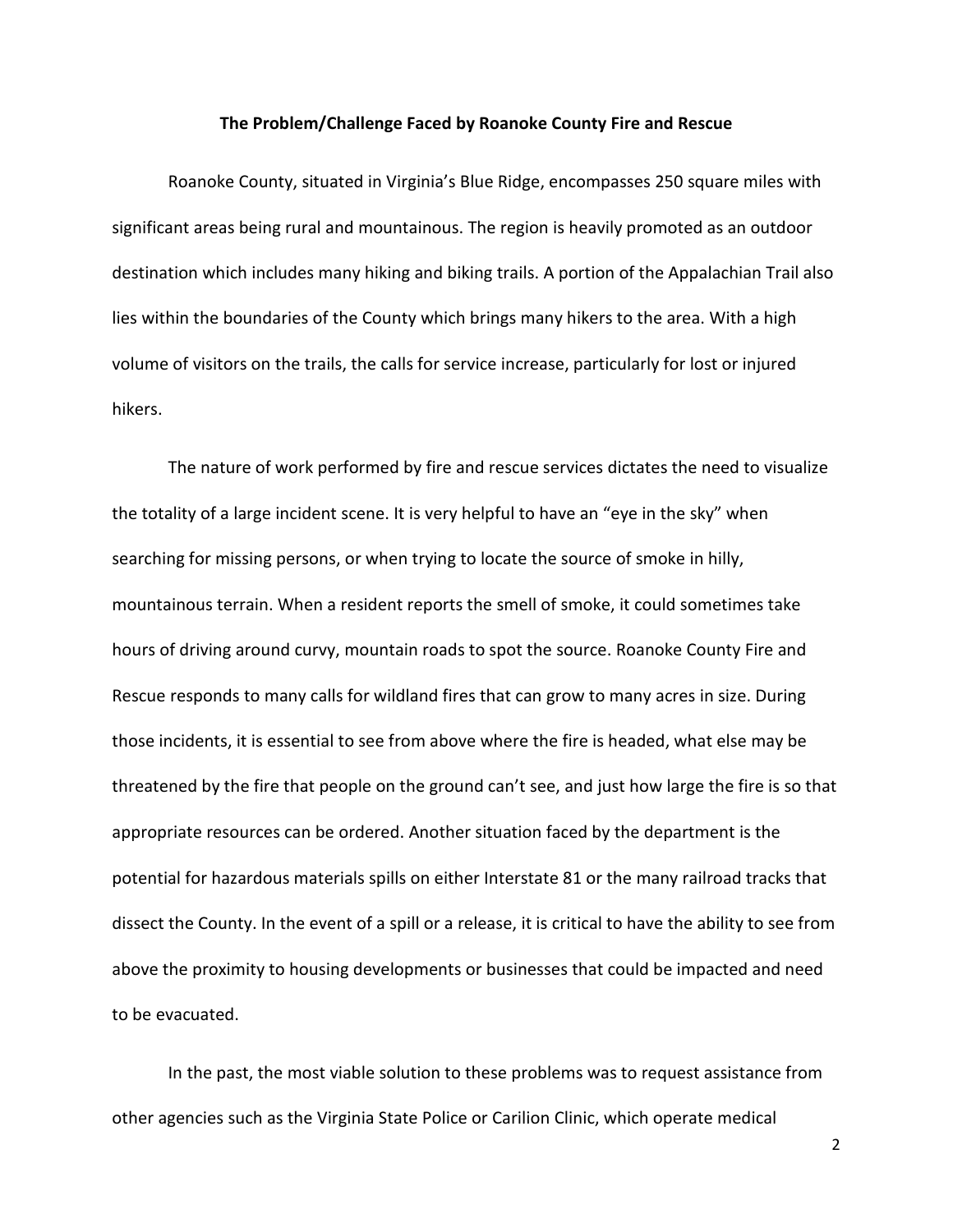transport helicopters. Requests for assistance with searches or locating smoke may go un-met, or may take hours to fulfill. That also takes valuable resources away from their intended purpose with those agencies. A helicopter meant for crime fighting or emergency medical transport is not best used for locating lost subjects or reconnaissance. To hire a private helicopter could also be time consuming and very expensive, at rates up to \$1,000 an hour. This is not feasible or cost effective.

### **Innovative Solution to the Problem/Funding/Staffing**

In 2015, with the increasing popularity of what the FAA refers to as Unmanned Aircraft Systems or "drones," several members of Roanoke County Fire and Rescue already using these devices as hobbyists realized the potential benefits for firefighters and EMS providers during emergency situations. These members of the department presented their ideas to Administration and research began on the development of a drone program for the department.

In December 2017, using grant funds awarded from the Virginia Department of Fire Programs, the department purchased its first drone. After months of further research and training, the Roanoke County Fire and Rescue Drone Program became operational. Today, the program has eight trained and FAA-certified drone pilots and two additional drones that were purchased with grant funding secured from organizations such as the Appalachian Trail Conservancy. The most recently purchased drone has thermal imaging capabilities or FLIR technology, allowing responders to "see" in the dark. The total cost of the program, including equipment and training was \$11,000. There is a time commitment by those on the team. Pilots must first obtain a remote pilot certificate as prescribed by the FAA. Drone pilots must be able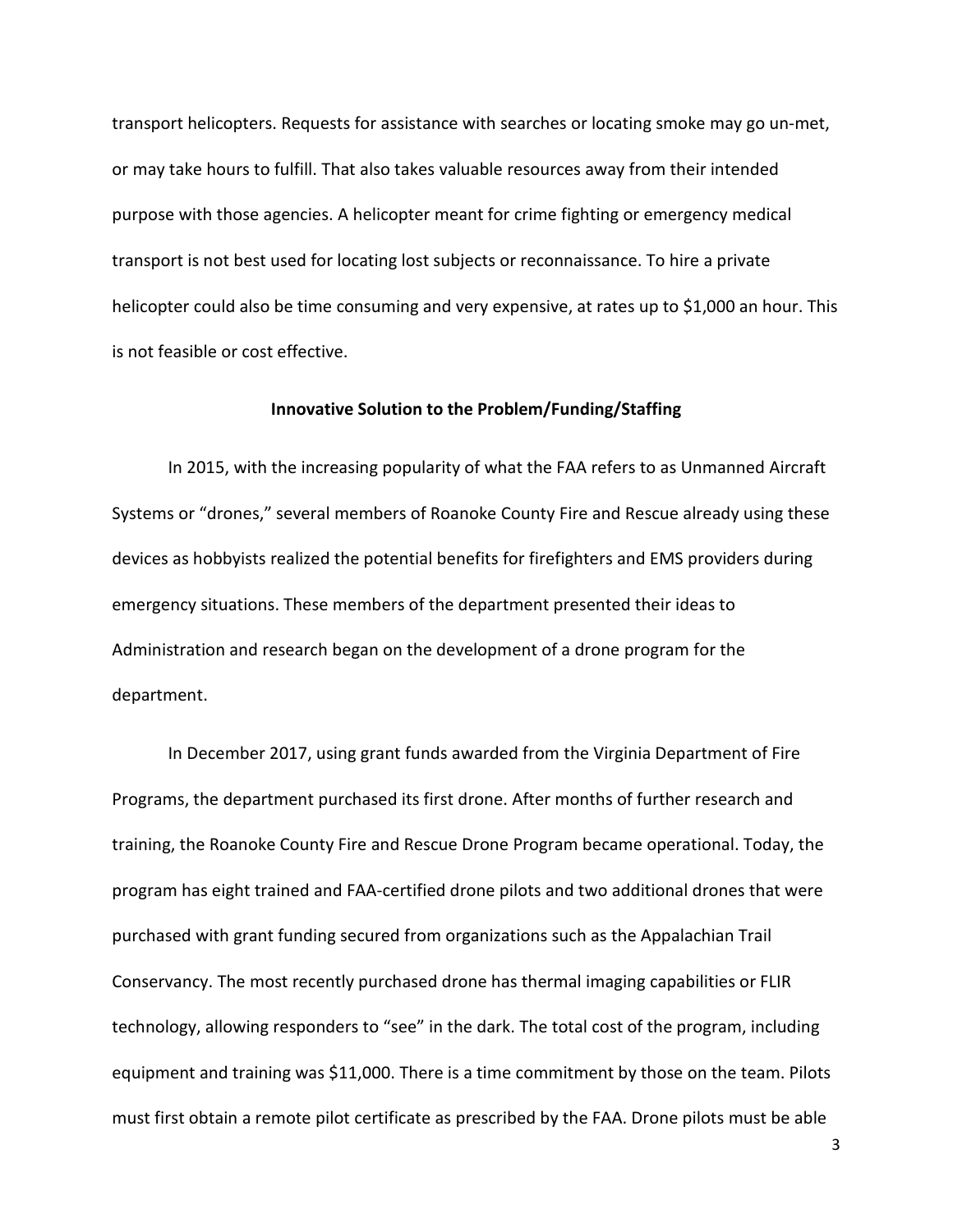to read weather maps and have a basic understanding of the various types of national airspace. There are no requirements for flight hours or classroom hours but each pilot must go through testing every two years, at \$150 for each pilot. In addition, the department opted to require its pilots to log one hour of flight time each month to ensure proficiency of skills.

Thanks to the grant funding and the commitment of well-trained department personnel, the drone program has fulfilled a much needed "eye in the sky" perspective. The department is now better equipped to assess emergency situations from a broader overhead perspective, thus increasing the response times to save lives and protect properties.

## **Results of the Program**

The results of Roanoke County Fire and Rescue's drone program have proven to be most beneficial. Just 18 months into the program's operation, the department has deployed the drones during emergencies and for reconnaissance purposes, including for other County departments.

In April 2018, a single-family home in the County was knocked off its foundation by a mudslide due to heavy rain and flooding in the area. Fortunately, the family asleep inside the house at the time of the mudslide was able to make it out safely. There were still concerns that another mudslide might occur in that same area. The drone team was deployed to safely survey the damage from above, and with the help of the County's engineering department, monitor any shifting of the house or land that might impact nearby homes, as well as assess the area for additional mudslides.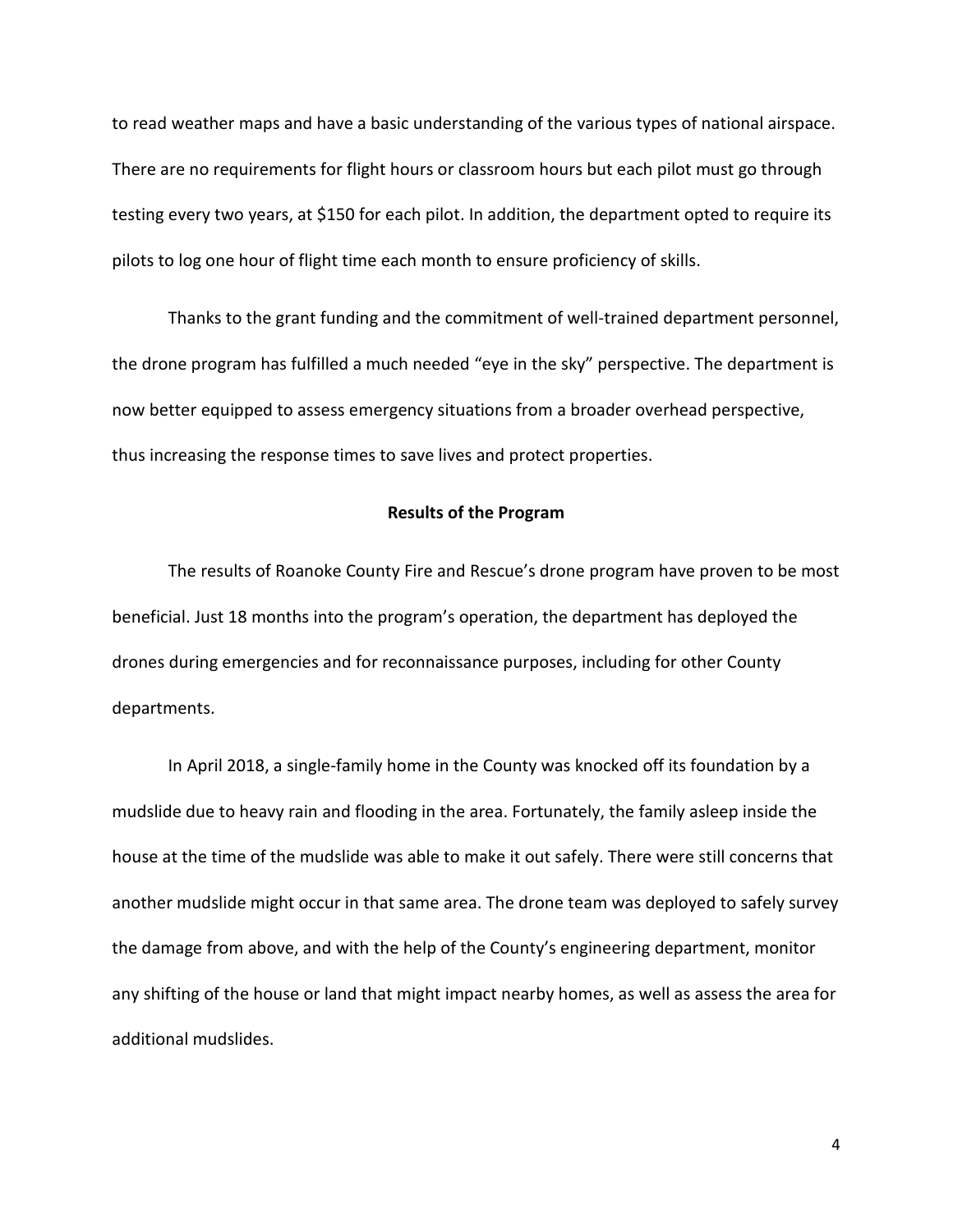The thermal imaging drone and its pilots were utilized during a recent wildland fire within Roanoke County, enabling them to "see" through the smoke of the fire and determine its actual size, direction of spread, and any homes that may have been threatened. Once again, this was accomplished in a faster and more inexpensive manner than borrowing a helicopter from another agency.

In the winter of 2018-2019, a neighboring locality asked for the assistance of the department's drone team in locating a missing person along the Roanoke River during an especially frigid stretch of weather. The extreme weather conditions, proximity to the water and difficult terrain made it dangerous for responders to conduct a search by foot. In using the drone, pilots were able to locate the body of a deceased individual. While this call had an unfortunate outcome, it did provide closure for a worried family and the task was accomplished without further endangering other rescuers.

Not only does the drone team have applications for public safety but for other departments within Roanoke County as well. When Roanoke County Schools began planning for construction to renovate Cave Spring High School and needed to consider where to move students during the ongoing construction project, the drone team provided overhead photography to the planners, architects, engineers, and school officials to assist in making their plans. It also aided the Roanoke County Police Department in developing security plans for the times when students would be on campus.

The Roanoke County Economic Development Department has requested assistance from the drone team to be able to provide aerial photography of land parcels available for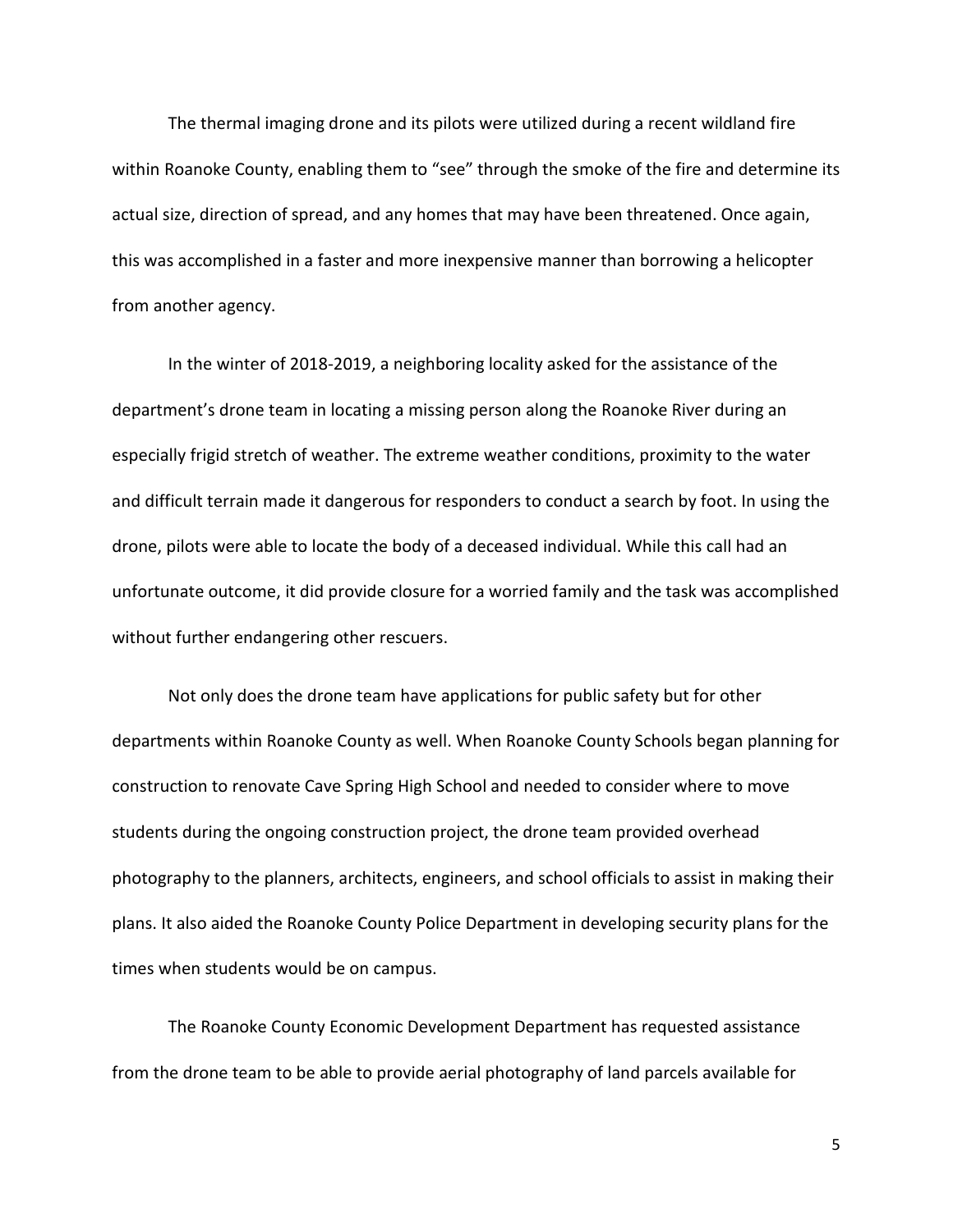development in the County. Some of those same photos have also been used in brochures and other marketing materials as well.

The Western Virginia Water Authority has also discussed with Fire and Rescue officials the possibility of being able to use the drones to inspect equipment like water storage towers. Often, these towers are many feet in the air and would need to be visually inspected for defects and corrosion by an individual climbing a tall ladder on the side of the tower or by using a system of ropes. By using the drone to inspect the equipment, the risks to personnel would be greatly reduced.

The ongoing Mountain Valley Pipeline project includes eight miles traversing through Roanoke County. Fire and Rescue officials have utilized the department's drones in coordination with Federal regulators working on the project to ensure mapping, markings and mileages stay current and correct. To be able to verify all of that information from the sky is crucial should there be an accident or disaster related to the pipeline and rescues or evacuations were to be needed. Obtaining that type of information is cost effective and safer than having a crew of employees within the construction zone, in rough terrain, walking the pipeline route for many miles.

The Roanoke County Fire and Rescue drone team also stands ready to assist state departments such as the Virginia Department of Emergency Management (VDEM) or Virginia Department of Transportation (VDOT). Should a large scale regional natural disaster strike southwest Virginia, VDEM may request the assistance of the drone team to assess the damage. Likewise, if VDOT were to have a large scale event on Interstate 81, they may need to know the impacts to traffic or the actual accident scene. Fire and Rescue officials have expressed interest